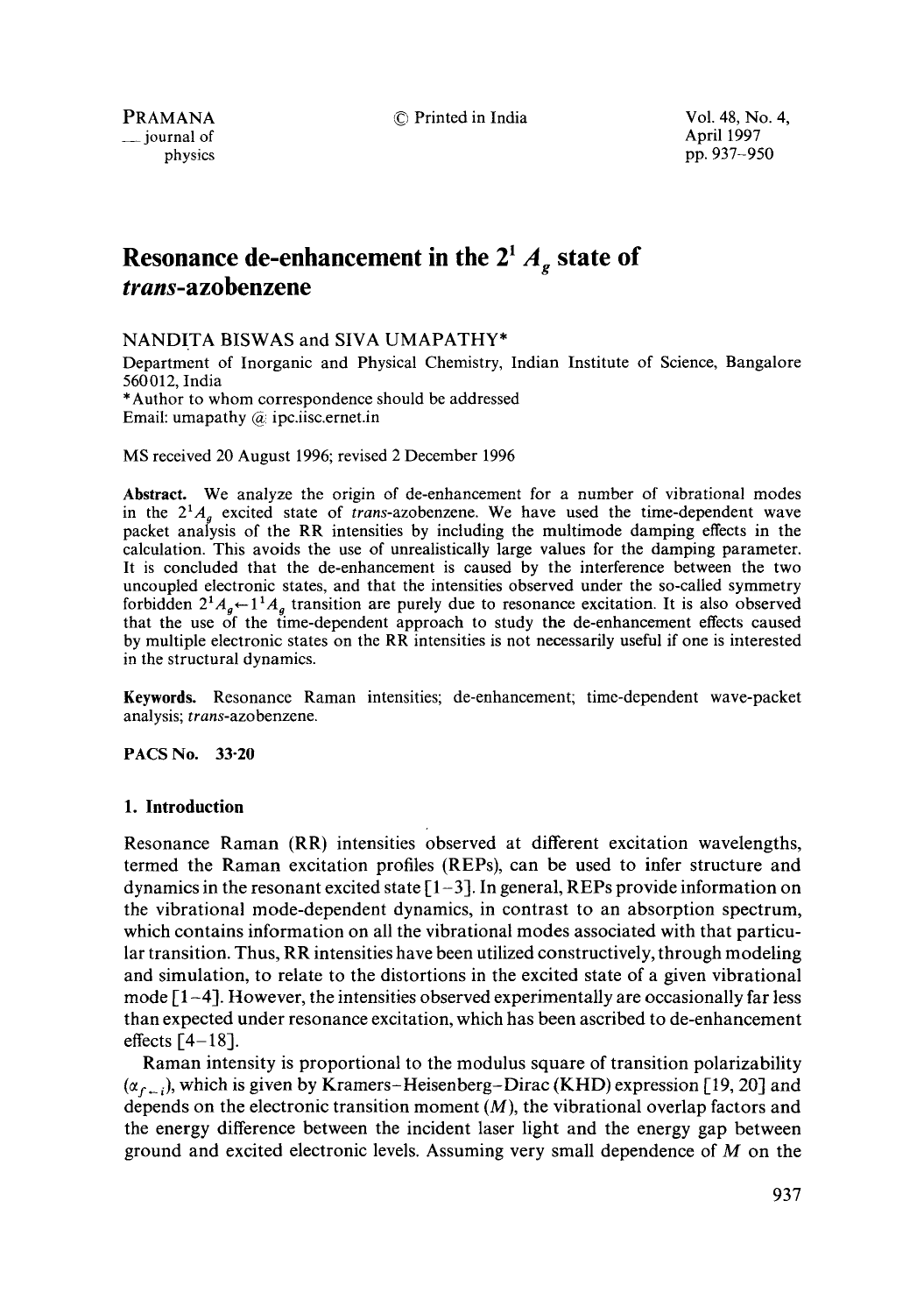nuclear coordinate  $Q$ , it can be expanded in Taylor's series about the ground state equilibrium geometry  $(Q_0)$ . Thus

$$
M(Q) = M_0 + \sum_j (\partial M/\partial q_j)_0 q_j + 1/2 \sum_{j,k} (\partial^2 M/\partial q_j \partial q_k)_0 q_j q_k + \cdots.
$$
 (1)

The first term  $M_0$  which is independent of the nuclear coordinate Q has maximum contribution to the Franck–Condon  $(A')$  term of the transition polarizability under resonance excitation. Thus, the vibrations that are totally symmetric can be strongly A'-term enhanced, only when there is significant distortion upon electronic excitation which leads to considerable values for the vibrational overlap integrals. A'-term gains importance only when resonance is approached and thus implicitly depends on nuclear coordinate displacement.

Due to the explicit dependence of M on Q (i.e. the first order term in (1)), vibronic coupling may occur within the same electronic state s (viz.  $\langle s|h_a|s \rangle$ , where  $h_a \equiv (\delta H/\delta Q_a)Q_0$  is the coupling operator and the subscript a refers to the normal mode. This gives rise to the  $A$  term contribution to the transition polarizability or, between two different electronic states e and s (viz.  $\langle s|h_n|e\rangle$ ) i.e. B term contribution to the transition polarizability). A and B terms are important when incident energy is off-resonant from a particular electronic state.

The origin of de-enhancement in the REPs is well documented [9, 14, 16, 21] as due to the interference from an electronic state other than the resonant excited state. However, the modelling of these effects depends very much on such factors as the energy difference between the resonant and interfering state, the transition moments of the two electronic states, nature (spin state, symmetry and polarization) of the two states involved and the vibronic coupling between them. The  $A$  and  $B$  terms arising due to vibronic coupling may interfere with the strongly resonant (Franck-Condon) A'-term of the polarizability tensor to give an anti-resonance effect in the REP of a totally symmetric vibration. This approach has been utilized successfully for a number of systems [4-7, 9]. Another plausible explanation of the observed de-enhancement is the interference between the resonant scattering A'-terms of  $\alpha_{f \leftarrow i}$  from two different electronic states  $e$  (the resonant state) and  $s$  (the interfering state). When the scattering tensor  $\alpha_{f+1}$  contains contributions from  $A'_e$  (i.e. the resonant electronic state 'e') and  $A'_s$ (viz. the pre-resonant state 's'), the RR intensity  $(I_R)$  is proportional to the product of the scattering tensors  $\alpha_{f-i}$  and its complex conjugate, i.e.

$$
I_{R} \propto \alpha_{f \leftarrow i} \alpha_{f \leftarrow i}^{*} \tag{2a}
$$

or

$$
I_{\rm R} \propto (A'_{\rm res} + A'_{\rm pre}) (A'^*_{\rm res} + A'^*_{\rm pre})
$$
 (2b)

or

$$
I_{R} \propto |A'_{e}|^{2} + |A'_{s}|^{2} + A'_{e}A'_{s}^{*} + A'_{s}A'_{e}^{*}.
$$
 (2c)

Thus, destructive or constructive interference may occur depending on the sign and relative magnitude of the respective polarizability terms [9(a), 16].

Recently, a time-dependent wave packet dynamical approach has been presented by Shin and Zink [16], taking into consideration the correlation functions of two excited electronic states. Here, the effects of changes in displacements, transition dipole moments of both the excited electronic states and the influence of  $\Gamma$  on the REPs have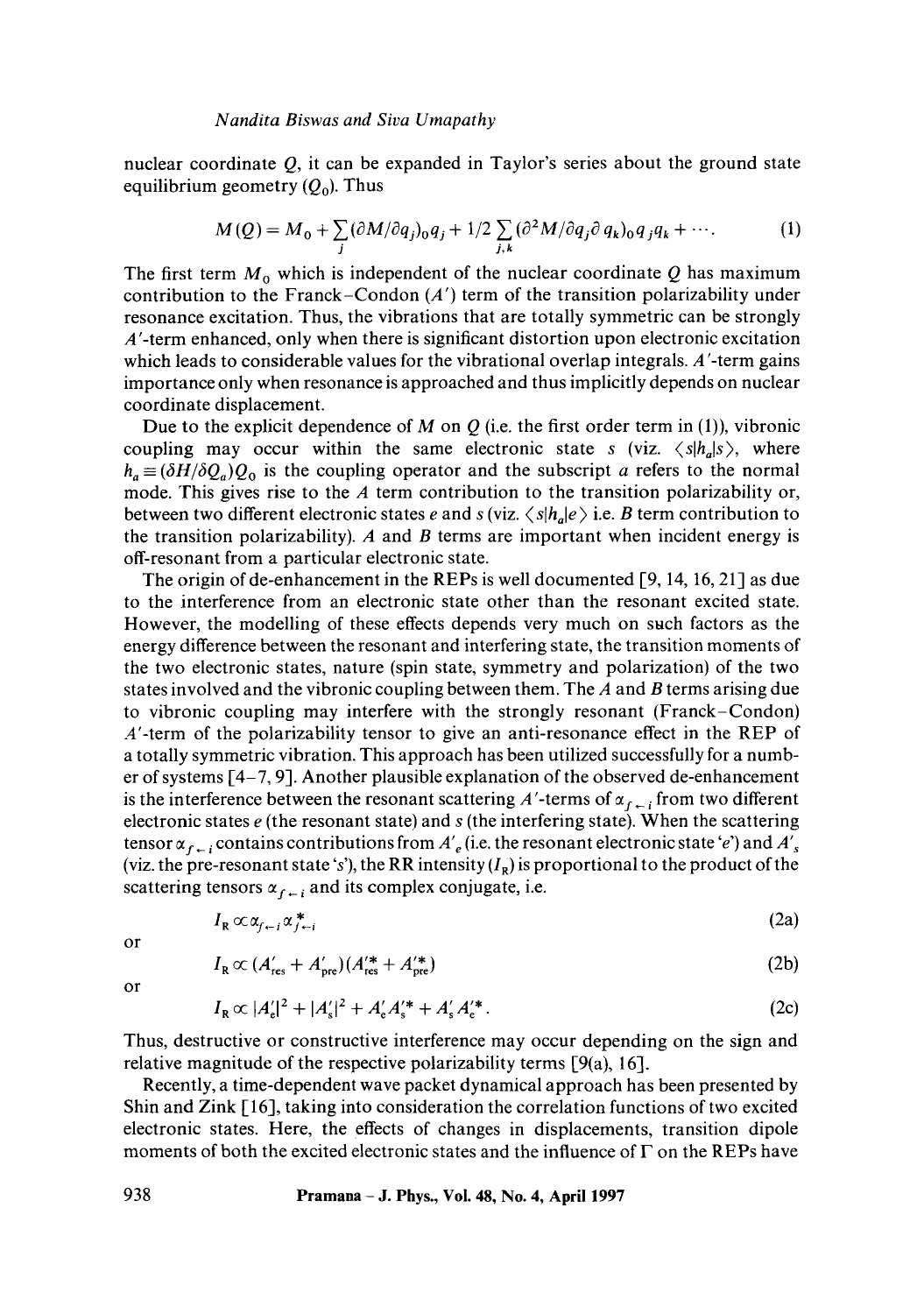been studied. This approach is based on Heller's wave packet formalism [22], which provides an intuitive physical picture for the de-enhancement process. However, Zink's approach deals with individual modes and therefore involves large damping constants [16]. In this paper we have utilized a similar approach to study the REPs of *trans-azobenzene* (TAB) but included a multi-mode damping parameter, such that the damping factor used is more realistic than the earlier values. We find that the timedependent approach is very effective in predicting the origin of de-enhancement.

TAB absorption spectrum exhibits a lowest energy symmetry forbidden  $(2^1A_a \leftarrow 1^1A_a)$ transition with unusually large absorption coefficient, in addition to the strongly allowed  $(1<sup>1</sup>A<sub>u</sub> \leftarrow 1<sup>1</sup>A<sub>a</sub>)$  transition [21]. As a result, TAB undergoes isomerization via two different mechanisms, depending on the excitation wavelength  $\lceil 23-25 \rceil$ . In an earlier paper  $\lceil 25 \rceil$  we have modelled the REPs of ten totally symmetric (polarized) fundamentals recorded under the  $2^1A_a \leftarrow 1^1A_a$  transition, using Heller's wavepacket formalism. A comparison of the simulated REPs with experimental results shows that only five out often vibrational modes fit very well with the experimental results. The other five modes have structure in the REPs, thus deviating considerably from the theoretically predicted profiles [25]. Further, the experimental REPs are expected to follow the shape of the absorption spectrum if the intensities observed are purely due to resonant excitation  $[1, 26, 27]$ . But in TAB, the experimetal REPs for a few vibrational modes at 1439, 1312, 1181, 1142 and 1000 cm<sup>-1</sup> show a decrease in Raman intensity near the maximum of  $2^1A_a \leftarrow 1^1A_a$  absorption band.

In this paper, we have analyzed the REPs of TAB using Zink's approach [16] and find that the experimental profile can be successfully simulated if the influence of an additional electronic state is taken into account. In particular, we have addressed the question of using Zink's approach to studying the resonance de-enhancement for polyatomic systems, where mode-dependent dynamics is different in the two interfering states. This is an important question considering that the earlier studies [ 16] based on this approach have assumed the ratio of vibrational displacements to be the same in the two electronic states. Maintaining the ratio of displacements will only be valid, if the Raman intensities retain the same ratio among all the modes of interest in the two electronic states (which is rarely the case in most systems).

Further, a comparative study of the results obtained from two-mode as well as multimode calculations is presented. These results show that the de-enhancement is caused by interference between two uncoupled excited electronic surfaces and the simulated values of displacements obtained from multi-mode calculations lead to valuable clues regarding the extent of contribution of a given vibration to the dynamics involved, on excitation.

#### **2. Theory and computational methods**

Resonance Raman intensities can be calculated using either the sum over states [28, 29] or the time-dependent method [22]. In the time-dependent picture, the Raman amplitude for the transition from the initial state  $|i\rangle$  to the final state  $|f\rangle$  (where both the vibrational eigenstates  $|i\rangle$  and  $|f\rangle$  correspond to the electronic ground state) is expressed as a half Fourier transform of the Raman correlation function  $\langle f|i(t)\rangle$ ,

$$
\alpha_{f-i}(E_L) = \frac{i}{\hbar} \int_0^\infty M^2 \langle f | i(t) \rangle \exp\left[i\frac{(E_L + E_i)t}{\hbar} - \frac{\Gamma t}{\hbar}\right] dt,
$$
\n(3)

**Pramana - J. Phys., Vol. 48, No. 4, April 1997 939**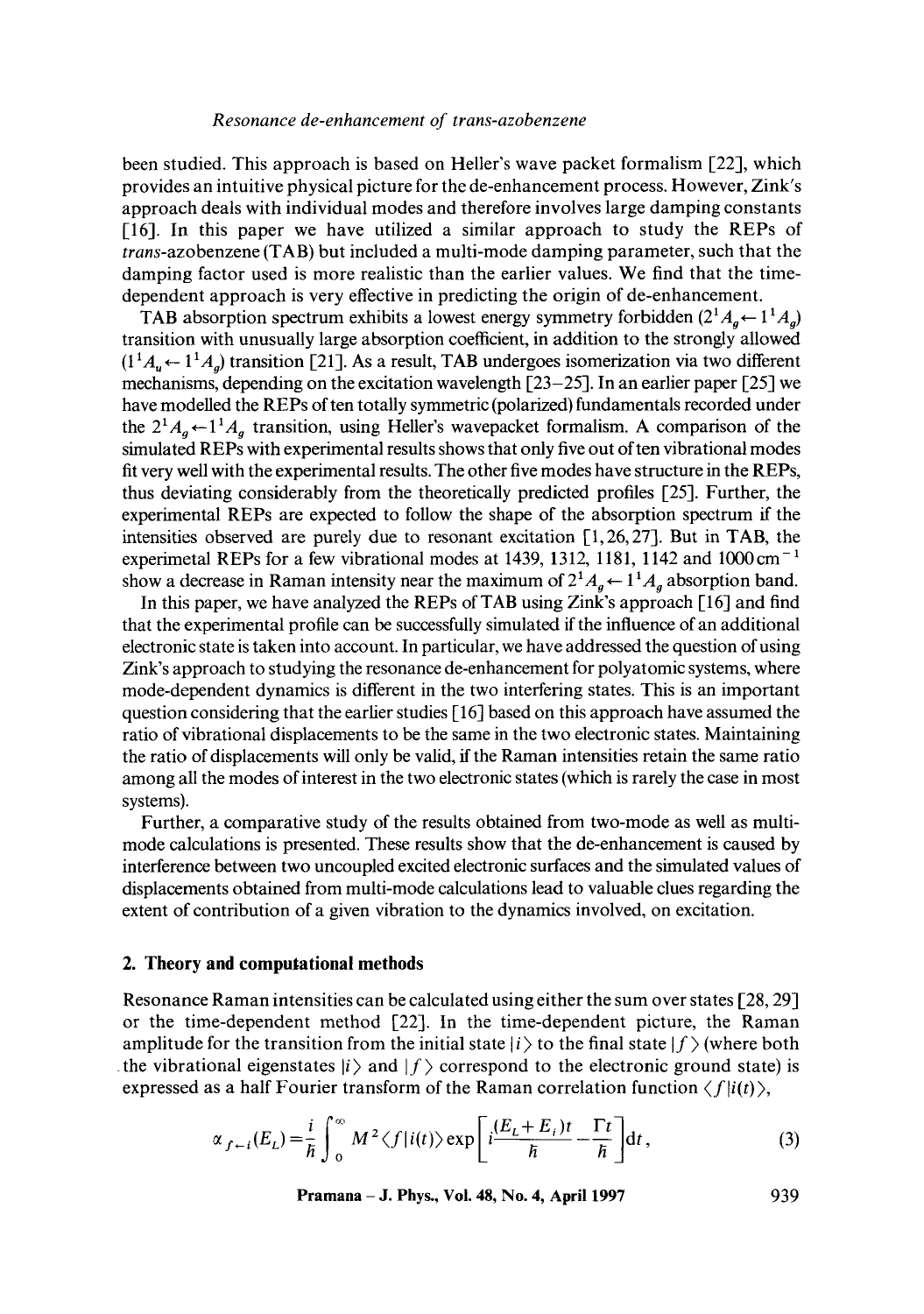where,  $E_i$ , the zero point energy of the ground electronic state,  $E_L$  the energy of the incident photon, M the electronic transition dipole moment, and  $\Gamma$  the phenomenological line width parameter,  $\bar{h} = h/2\pi$  (h being Planck's constant), and  $|i(t)\rangle$  is the evolving wavepacket at various intervals of time, i.e,

$$
|i(t)\rangle = \exp\bigg(-\frac{iH_{\rm ex}t}{\hbar}\bigg)|i\rangle\,,\tag{4}
$$

where,  $H_{ex}$  is the excited state Hamiltonian. The Raman intensity can thus be related to the polarizability as folllows

$$
I_{\mathbf{R}} \propto E_L E_S^3 |\alpha_{f \leftarrow i}|^2 \tag{5}
$$

where,  $E_s$  is the energy of the scattered photon.

The autocorrelation  $\langle i|i(t)\rangle$  and the Raman correlation function  $\langle f|i(t)\rangle$  are computed using the extended Simpson's rule [30, 33] from the time-evolving wavepacket  $|i(t)\rangle$ . The full Fourier transform of the former gives the absorption spectrum, and the half Fourier transform of the latter gives the REP. Thus, when there is only one excited electronic state, the expression for polarizability  $(\alpha_{i,j})$  in the time-domain (eq. (3)) holds good. But when we consider two excited electronic states, interfering and resonant states, the Raman correlation functions are computed separately, multiplied by the square of the respective transition dipole moments and then summed up to give the total correlation function. The half Fourier transform of the total Raman correlation function gives the final expression for the polarizability  $(\alpha_{f+1})$  in a two state model.

$$
\alpha_{f-i}(E_L) = \frac{i}{\hbar} \int_0^{\infty} (M_R^2 O_R + M_I^2 O_I) \exp\left[i\frac{(E_L + E_i)t}{\hbar} - \frac{\Gamma t}{\hbar}\right] dt,\tag{6}
$$

where  $M_R$  and  $M_I$  are the transition dipole moments and  $O_R$  and  $O_I$  are the Raman correlation functions of the resonant and interfering excited electronic states respectively. From this expression, it is seen that the factors which influence the polarizability are (i) the relative transition dipole moments of the resonant and interfering excited electronic states (since  $\alpha_{f-i}$  is related to the square of the transition dipole moment, the state having the largest transition dipole moment may dominate the REPs), (ii) the displacement  $(\Delta)$  of the excited potential surfaces from the minimum of the ground state along the normal modes, and (iii) the damping factor  $\Gamma$ .

The de-enhancement phenomenon observed in TAB has been systematically studied using the above approach. In particular, all those factors which significantly influence the RR intensities have been critically considered. Both two mode and multi-mode calculations have been carried out and a comparative picture is presented in §3. In the absence of Duschinsky mixing, the multi-mode Raman correlation function is given as the product of correlation function  $\langle f_k|i_k(t)\rangle$  for the Raman active mode (k) and the autocorrelation function  $\langle i_j|i_j(t)\rangle$  for the rest of the vibrational modes (*j*).

$$
\langle f|i(t)\rangle_M = \langle f_k|i_k(t)\rangle \prod_{j=1, j\neq k}^{N-1} \langle i_j|i_j(t)\rangle, \tag{7}
$$

where N is the total number of vibrational modes present. The polarizability  $\alpha_{f-1}$  for the multi-mode calculataions can be obtained by substituting the value of  $\langle f | i(t) \rangle_M$  in (6).

**940 Pramana - J. Phys., Vol. 48, No. 4, April 1997**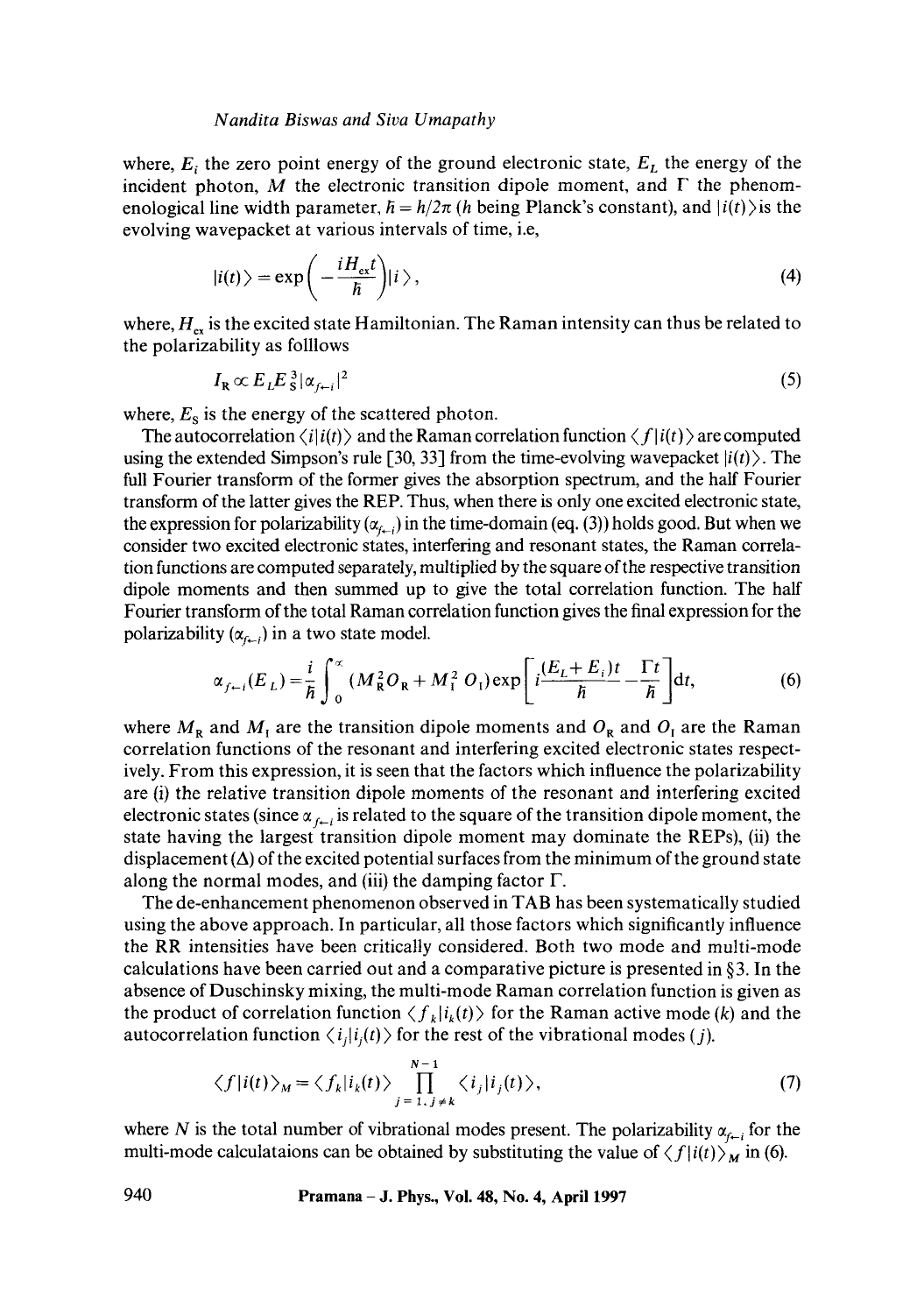Using (3) where the evolution of the wavepacket is carried out with the grid technique [30-32], a model calculation was done for a two-mode system in order to test the validity of our computational method. The fitting parameters used here are exactly the same as those used in Zink's model [16]. The frequencies of two modes are 500 and 700 cm<sup>-1</sup> respectively. The zero-zero energies for the resonant ( $E_{00}^{0}$ ) and the interfering (E  $_{00}^{10}$ ) excited electronic states are 20 000 cm<sup>-1</sup> and 30 000 cm<sup>-1</sup>. The dimensionless displacement  $(\Delta)$  is 1.0 for the two modes in both the excited electronic states. The value of the homogeneous broadening  $(\Gamma)$  is 700 cm<sup>-1</sup>, and the ratio of the squares of the transition dipole moments in the two electronic states  $(M_R^2/M_I^2)$  is 1/60. The simulated real and imaginary parts of  $\alpha_{f-1}$  for the two electronic states are shown in figure 1(a), and the REPs for three cases when (i)  $M_1 = 0$ , (ii)  $M_R^2/M_1^2 = 1/30$  and (iii)  $M_R^2/M_1^2 = 1/60$  are shown in figure 1(b). These results are consistent with the literature data  $[16]$ confirming our computational algorithm.

# **3. Results and discussion**

The absorption spectrum and the REPs of all the ten Raman active vibrational modes of TAB under the symmetry forbidden  $(2^1A_a\leftarrow 1^1A_a)$  transition (assuming a point



**Figure 1.** (a) Real and imaginary parts of the polarizability  $(\alpha)$  for two electronic states. Real (........ resonant state, and --- interfering state) and imaginary (resonant state and  $\cdots$  interfering electronic state) parts for the 700 cm<sup>-1</sup> mode when  $M_R^2/M_I^2 = 1/60$ . (b) Resonance Raman excitation profiles for the 700 cm<sup>-1</sup> mode when (i)  $M_{\rm I} = 0$  (------), (ii)  $M_{\rm R}^2 / M_{\rm I}^2 = 1/30$  (.........) and, (iii)  $M_{\rm R}^2 / M_{\rm I}^2 = 1/60$  $($ ——). The displacements are 1.0 for the modes and  $\Gamma = 700 \text{ cm}^{-1}$  in both excited states.  $E_{00}^{R} = 20000$  cm<sup>-1</sup> and  $E_{00}^{1} = 30000$  cm<sup>-1</sup>.

**Pramana – J. Phys., Vol. 48, No. 4, April 1997** 941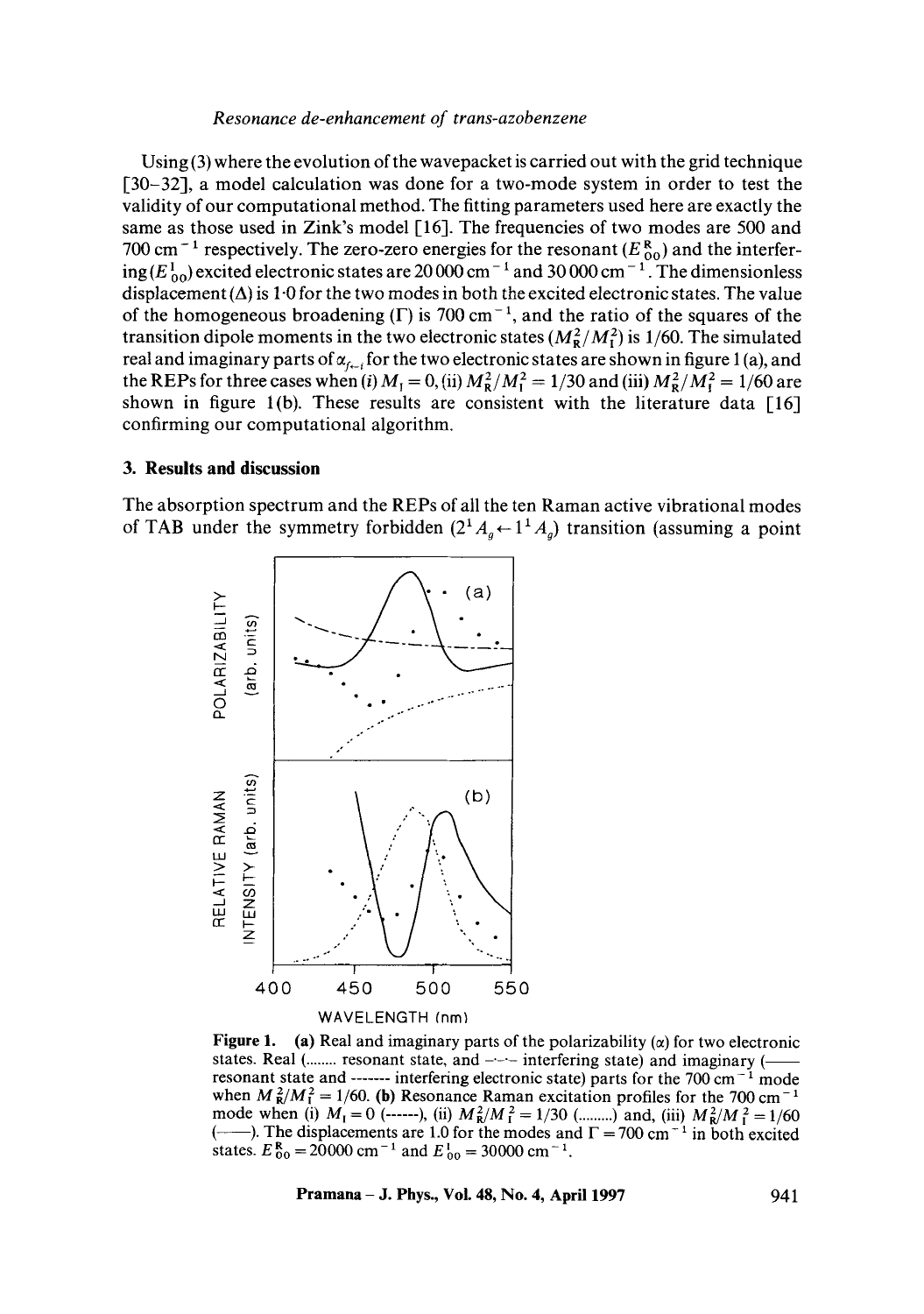group of  $C$ , symmetry [34]) was simulated on a single excited potential energy surface [25]. Since the low temperature absorption spectrum of TAB does not show any vibrational structure in the visible region, we have considered the short time dynamics to analyze the RR intensities. For systems undergoing short-time dynamics it is assumed that the resonance Raman intensities  $(I<sub>R</sub>)$  of the normal modes are

$$
I_{\mathbf{R}} \propto \Delta^2 \omega^2,\tag{8}
$$

where  $\Delta$  and  $\omega$  are the dimensionless displacement of the excited electronic state with respect to the ground state and the frequency for the normal coordinate in  $cm^{-1}$ respectively. Also, the TAB absorption spectrum as well as Raman spectrum is insensitive to solvent effects. As a result, the effect of solvent induced broadening function has not been taken into consideration.

REPs of various vibrational modes of TAB in resonance with the absorption band of  $2^1A_{a} \leftarrow 1^1A_{a}$  transition have been calculated [25] using this time-dependent approach assuming (a) all the potential energy surfaces are harmonic except the torsional mode which is considered to be linear and dissociative in the excited electronic state, (b) the normal coordinates are not mixed in the excited state (no Duschinsky effect), (c) the transition dipole moments are constant, and (d) the frequencies for all the vibrational modes are the same in both ground and excited electronic states. The propagation of the wavepacket on the excited electronic surface has been carried out using the time-dependent quantum-mechanical (TDQM) method involving a grid technique [30–32]. The REPs, as shown in figure 4 of [25] did not fit the experimental data accurately for five of the vibrational modes. In all these cases the experimental REPs show structure with an inflexion near the absorption spectral maximum and a peak towards the higher wavelength.

In order to account for the possibilities of the structure in REPs of five totally symmetric modes of TAB, we have measured (i) the positions of the peak maximum and that of the dip, (ii) the full width at half maximum (FWHM) of the peak as well as the full width at half depth (FWHD) of the dip and these are given in table 1 for the respective modes.

First concentrating on the occurrence of the peak, it is found that the position of the peak maximum is about 478-516 nm (see table 1). As observed earlier by Rimai *et al*   $[15(a)]$  for naphthalene, the peak positions in REPs could correspond to a dipole forbidden transition. In their study, Rimai *et al* concluded that the peak observed was

| .                                         |                                                   |                                                    |                       |                                 |  |  |
|-------------------------------------------|---------------------------------------------------|----------------------------------------------------|-----------------------|---------------------------------|--|--|
| Frequency<br>$(\omega \, \text{cm}^{-1})$ | Position<br>of $\text{dip}\left(\text{nm}\right)$ | FWHD of<br>$\text{dip}\left(\text{cm}^{-1}\right)$ | Point of<br>peak (nm) | FWHM of<br>peak $\rm (cm^{-1})$ |  |  |
| 1439                                      | 458                                               |                                                    | 478                   |                                 |  |  |
| 1312                                      | 441                                               | 2098                                               | 516                   | 4775                            |  |  |
| 1181                                      | 441                                               | 2304                                               | 496                   | 2449                            |  |  |
| 1142                                      | 441                                               | 2070                                               | 497                   | 2850                            |  |  |
| 1000                                      | 465                                               | 2446                                               | 512                   | 2486                            |  |  |

**Table 1.** Trans-azobenzene Raman frequencies ( $\omega$  in cm<sup>-1</sup>), position of the dip and the peak in the REPs of the modes undergoing de-enhancement and their FWHM.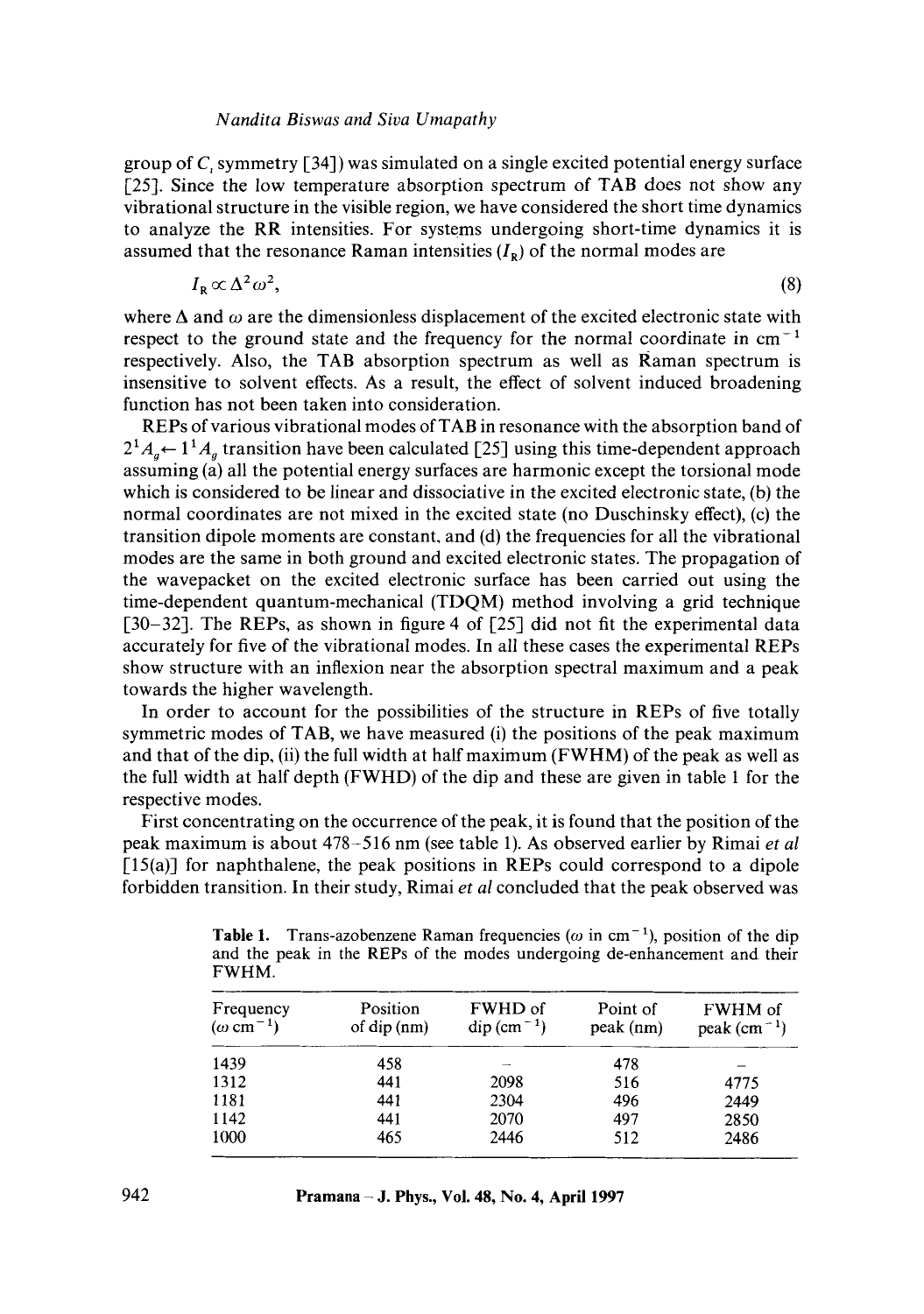due to a triplet state since the phosphorescence peak maximum matched with that of the REP peak. Similarly, in TAB, excited states inaccessible by an electric dipole transition may be considered responsible for the peak maximum in the REPs. In fact, Monti *et al* [35] have predicted, from *ab initio* calculations that the presence of a dipole forbidden state with an  $E_{00}$  value of 591.3 nm. but, as shown in table 1, the peak maxima for these vibrations are at  $\sim$  478-516 nm and the FWHM of the peak is  $\sim$  60-70 nm for most of the modes, with the exception of 1312 cm<sup>-1</sup> (FWHM  $\sim$  130 nm). Therefore, it is unlikely that a dipole forbidden state is responsible for the structure observed in the REPs. Moreover, no experimental evidence for the presence of a triplet state in TAB has been reported so far, which provides further justification for discarding the presence of a dipole forbidden state as a probable reason for the peak observed in REPs.

Next we consider the inflexion observed in the REPs, which can be attributed to resonance de-enhancement. The loss of RR intensity can be ascribed either to (a) destructive interference between the real or imaginary parts of the polarizability of two nearby electronic states or, (b) population interference [17] (curve crossing) between the resonant and the nearby electronic states.

In the case of  $(a)$ , the relative magnitude of interference on the observed polarizability mainly depends on (i) the energy difference, (ii) individual vibrational mode displacements and (iii) transition dipole moments of the interfering and resonant electronic states. In the case of (b), specific signatures in the experimentally observed REPs provide clues to the existence of curve crossing. In particular, it has been suggested [17] that the width at half depth (FWHD) of the de-enhanced REP is expected to be of the order of one vibrational quantum and the de-enhancement minimum of the resonant REP occurs near the energy at which the two potential energy curves cross. The FWHD and the wavelength at which the lowest RR intensity is observed for all the Raman active vibrations of TAB are given in table 1 First, the width at half depth of the de-enhanced REPs, in our case, is obviously not of the order of one vibrational quantum. Secondly, the lowest intensity is observed at or near the peak maximum  $({\sim}441 \text{ nm})$  of the electronic absorption spectrum, which is more an indication of destructive interference of polarizability tensors of the two electronic states [16, 17] *(vide infra).* Thus, occurrence of population interference due to curve crossing is unlikely and it seems reasonable to conclude that the de-enhancement must originate from a destructive interference induced by a state close to the resonant electronic state.

The origin of de-enhancement in the case of (a) occurs when either (i) both the interfering and resonant electronic excited states are well separated in energy  $({\sim}10000$  cm<sup>-1</sup>) and the transition dipole moment ( $M<sub>1</sub>$ ) for the interfering state is much higher than the transition dipole moment  $(M_R)$  for the resonant electronic state, or, (ii) both the interfering and resonant electronic excited states are close in energy ( $\sim$  1000 cm<sup>-1</sup>) and the values of  $M_I$  and  $M_R$  are comparable. Both (i) and (ii) can be explained in terms of destructive interference of the imaginary parts of the polarizability  $(\alpha_{i-j})$ . In the previously studied examples [16] it is found that this kind of interference due to the imaginary parts leads to a minimum in the REPs at wavelengths near the maximum of the resonant absorption band, as observed in this study on TAB.

In addition, in the case of TAB there are no electronic states close to the  $(2^1A_a \leftarrow 1^1A_a)$  transition with similar transition dipole moment values. Rather, a state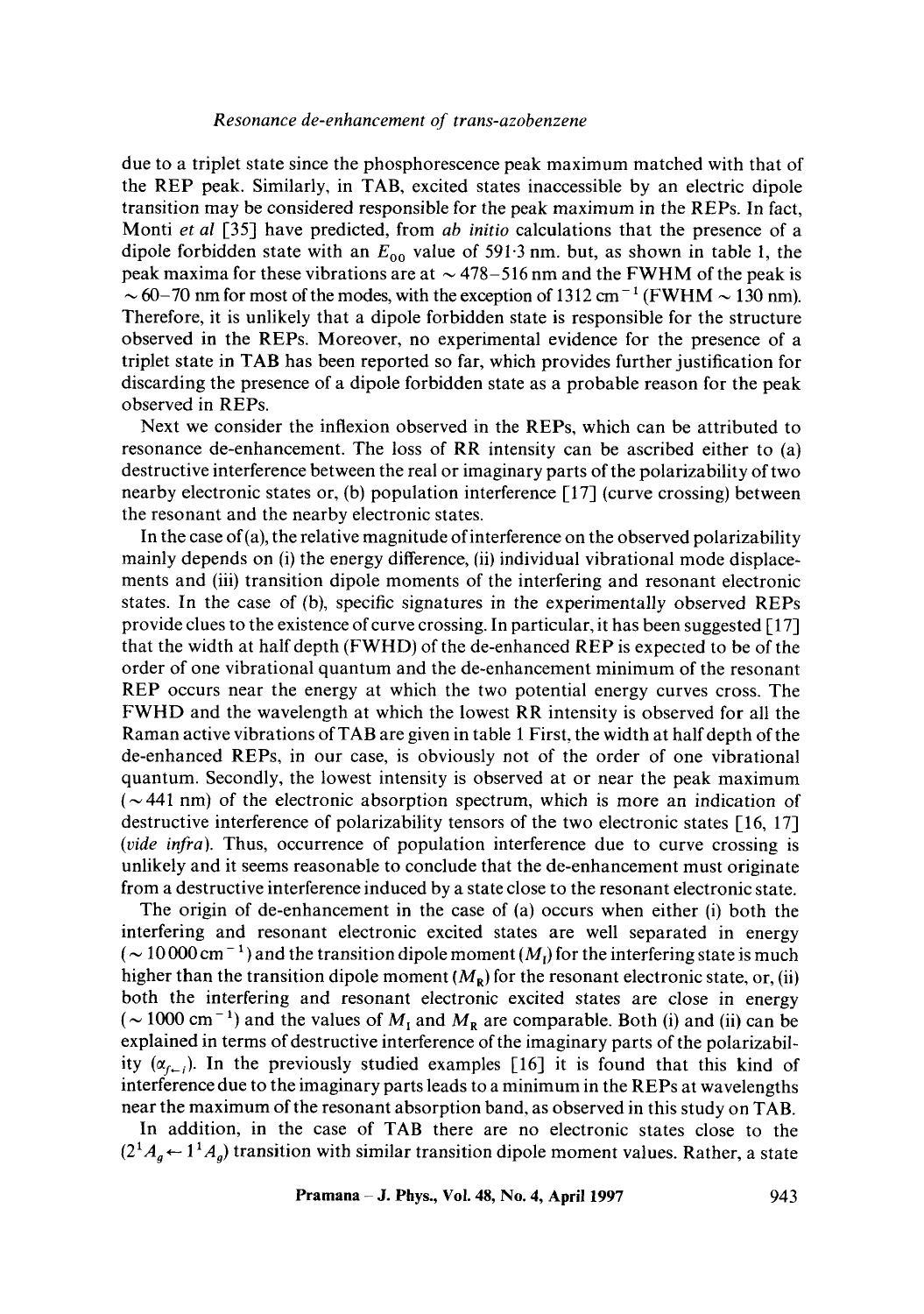

Figure 2. Real and imaginary parts of the polarizability  $(\alpha)$  for two electronic states. Real (......... resonant state,  $-$  -  $-$  interfering state) and imaginary ( $-$  resonant state and  $\frac{1}{2}$  interfering electronic state) parts for (a) 1181 cm<sup>-1</sup> mode and (b) 1491 cm<sup>-1</sup> mode when  $M_R = 0.8$ A and  $M_1 = 2.52$ A.  $\Delta_1$  and  $\Delta_2$  for both 1181 cm<sup>-1</sup> and 1491 cm<sup>-1</sup> modes are given in table 3.  $E_{00}^{R}$  and  $E_{00}^{L}$  are 20470 cm<sup>-1</sup> and 27710 cm<sup>-1</sup> respectively and  $\Gamma = 1200$  cm<sup>-1</sup> for both excited states.

corresponding to the  $(1^1A_u \leftarrow 1^1A_o)$  transition is present, that is well separated in energy from the resonant electronic transition and that has a much higher value of the transition dipole moment. Also, unsuccessful attempts were made to fit the experimental REPs by considering the presence of a dipole forbidden state *(vide supra)* lying close to the resonant electronic state with similar transition probabilities. Thus, in the present study, we find that the possibility of interference between  $(2^1A_q \leftarrow 1^1A_q)$  and  $(1<sup>1</sup>A<sub>u</sub> \leftarrow 1<sup>1</sup>A<sub>a</sub>)$  transitions are most probable.

The REPs for the ring H rock ( $\omega = 1181$  cm<sup>-1</sup>) and ring stretch ( $\omega = 1491$  cm<sup>-1</sup>) of TAB in resonance with the  $(2^1A_q \leftarrow 1^1A_q)$  transition and interference from  $(1^1 A_u \leftarrow 1^1 A_o)$  transition have been simulated, first, by taking only these two modes into consideration. These two modes (1181 exhibiting de-enhancement and 1491 with no de-enhancement in the experimental REPs) were specifically chosen to test the validity of the use of two mode calculations as has been successfully carried out earlier [16] for other systems. The zero-zero energies ( $E_{\alpha_0}^*$  and  $E_{\alpha_0}^*$ ) for the first and the second electronic states and the transition dipole moments ( $M_R$  and  $M_I$ ) which were obtained from the absorption spectrum are  $20\overline{470}$  cm<sup>-1</sup> and  $27\overline{710}$  cm<sup>-1</sup> and 0.8Å and 2.52Å, respectively. Results obtained from the two mode calculations are shown in figures 2

**944 Pramana - J. Phys., Vol. 48, No. 4, April 1997**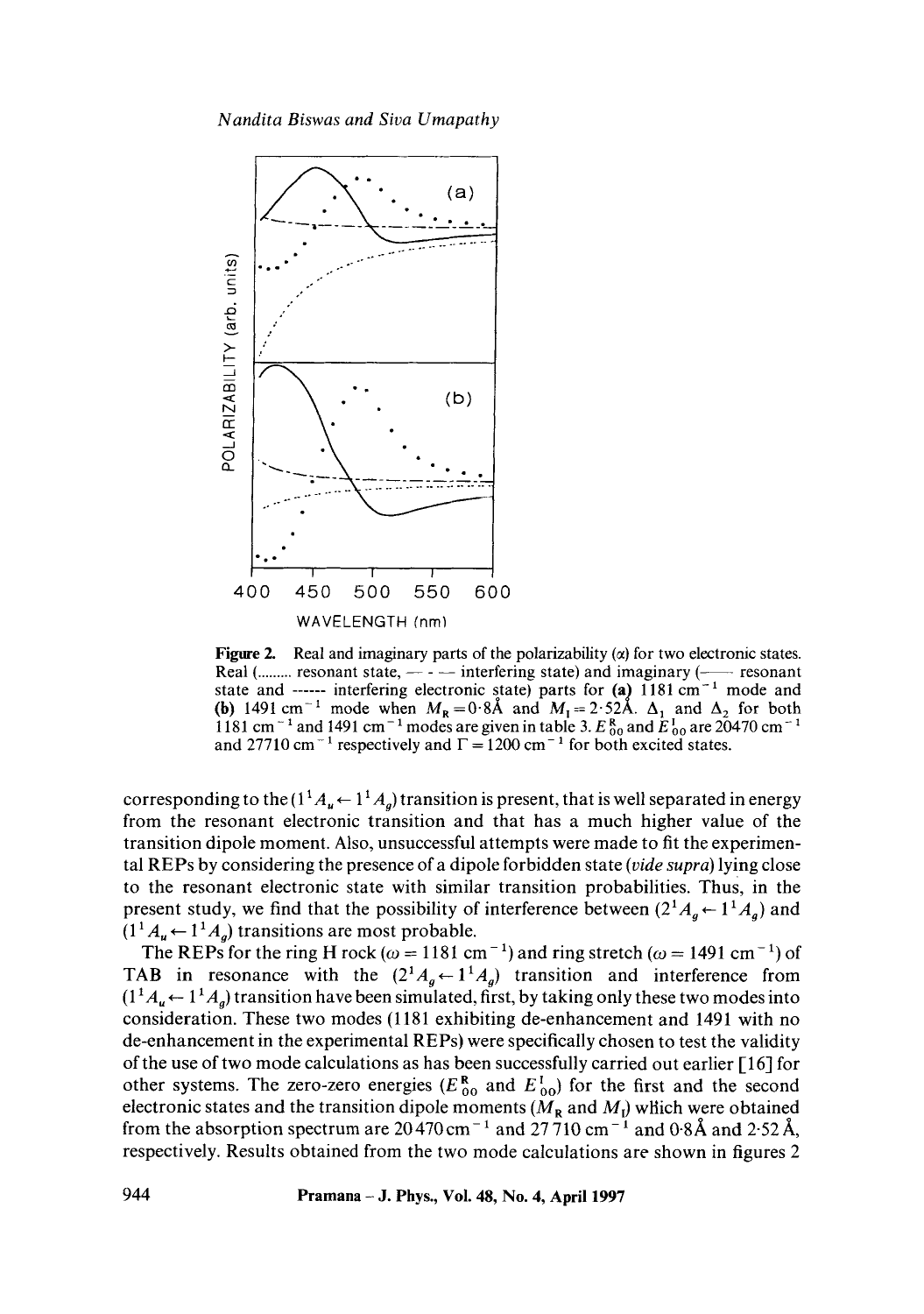*Resonance de-enhancement of trans-azobenzene* 



Figure 3. REPs for (a)  $1181 \text{ cm}^{-1}$  mode and (b)  $1491 \text{ cm}^{-1}$  mode obtained from two-mode calculations. Solid lines are the simulated curves and dotted line with error bar shows the experimental curve.

and 3. In figures 2(a) and 2(b), the real and imaginary parts of the polarizability tensor for the two vibrational modes are shown. These simulations required large damping parameters ( $\Gamma \sim 1200 \text{ cm}^{-1}$ ). Initially, the values of dimensionless displacements of the two modes are estimated from the experimental RR intensities under the resonant electronic state, which after successive iterations give the best possible displacements  $(\Delta)$  that can reproduce the experimental REPs for the respective modes. The best fit dimensionless displacements  $\Delta_1$  and  $\Delta_2$  are 1.5 and 1.45 for 1181 cm<sup>-1</sup> ( $\Delta_1$  and  $\Delta_2$  for the 1491 cm<sup>-1</sup> mode being 0.67 and 0.15) for figure 3(a) and 2.0 and 0.15 for 1491 cm<sup>-1</sup> ( $\Delta_1$  and  $\Delta_2$  for the 1181cm<sup>-1</sup> mode being 0.67 and 1.45) for figure 3(b). Large  $\Delta_2$ values result in strong de-enhancement, whereas small  $\Delta_2$  values give no de-enhancement in the REPs. Also, small  $\Delta_1$  values give low FWHM for the peak and the position of reduced intensity is observed at higher wavelengths. The reverse is true for large  $\Delta_1$ values. A strong anti-resonance effect is observed near the absorption maximum of the symmetry forbidden transition in 1181 cm<sup>-1</sup> (figure 3(a)). This is because of destructive interference between the imaginary parts of the polarizability tensor  $(\alpha_{f-1})$  for the two excited electronic states. The imaginary parts of both resonant and interfering states have comparable magnitudes and are opposite in sign near the maxima of the first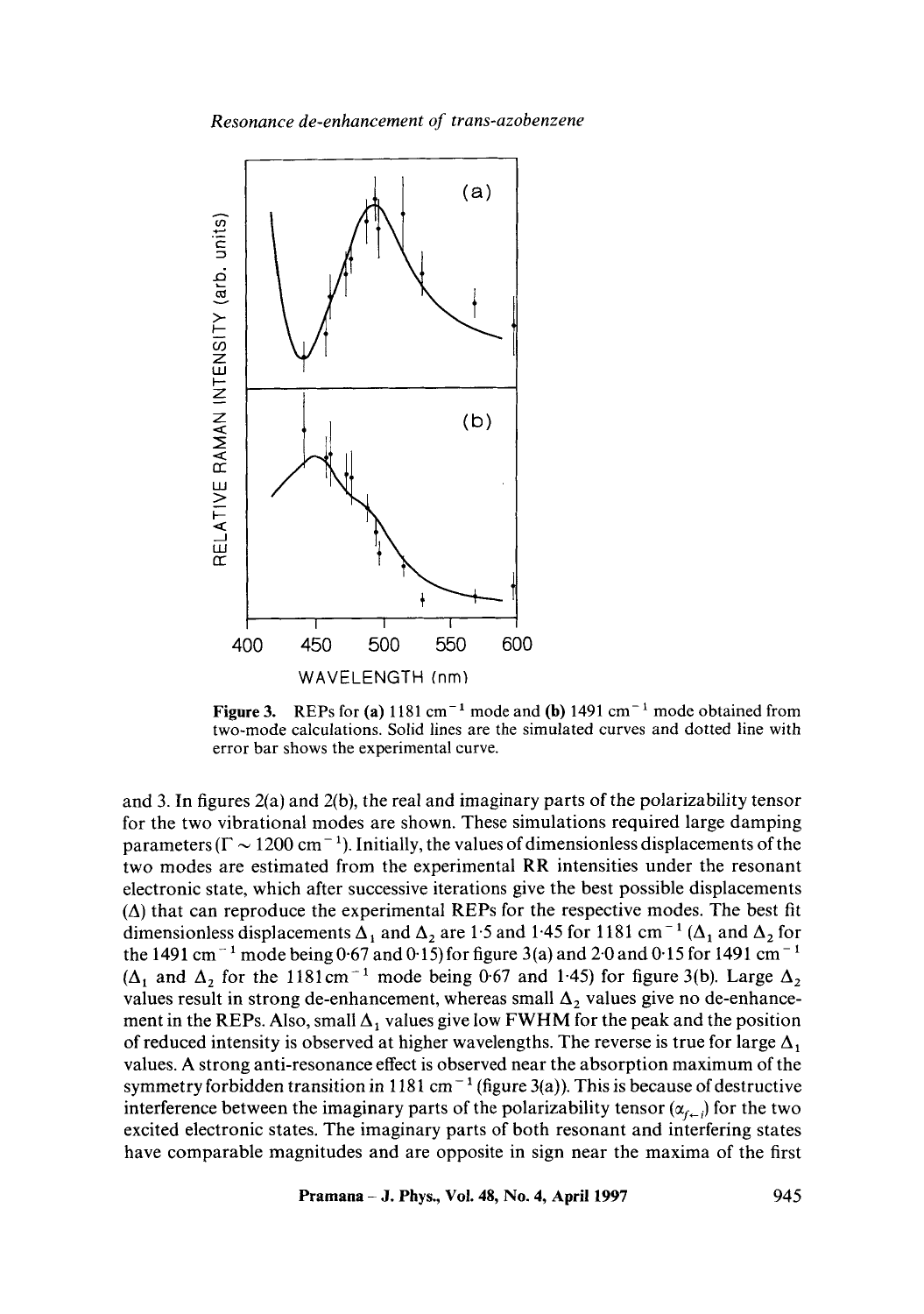electronic transition ( $\sim$  441 nm) (figure 2a), and as a result, they interfere destructively giving rise to reduced intensity at that position. Since the magnitude of the imaginary part of ( $\alpha_{f-1}$ ) for the interfering electronic state, 1491 cm<sup>-1</sup>, is negligible in comparison to that of the resonant electronic state (figure 2(b)), the REP for the 1491 cm<sup>-1</sup> mode (figure 3(b)) is dominated by the polarizability of the latter electronic state, and hence no interference effect is seen in this case. These figures clearly demonstrate the effect of  $\Delta_1$  and  $\Delta_2$  on the REPs of TAB, as was shown previously by Zink *et al* [16] for a model system. An important point to note is that it has been possible to maintain the ratio of the displacements (i.e. not consistent with experimental RR intensities) of the two modes in order to match the simulated REPs to the experimental ones. However, if we take into consideration all the ten modes, then the simulated REPs fit well with those of the experiment, as shown below.

Clark *et al* [36] suggested that the excited state lifetime  $\Gamma$  in most cases is small, and rarely exceeds  $0.5\omega$  ( $\omega$  being frequency in wave numbers of the vibrational mode), but for the two mode calculations a fairly large  $\Gamma$  value has been used. Hence, we carried out



**Figure** 4. REPs of TAB obtained from multi-mode calculations. Solid lines are the simulated curves and dotted line with error bar shows the experimental curve.  $E_{00}^{R} = 20470 \text{ cm}^{-1}$  and  $E_{00}^{1} = 27710 \text{ cm}^{-1}$ .  $\Gamma$  is 50 cm<sup>-1</sup>,  $M_{R} = 0.8\text{\AA}$  and  $M_{\rm I} = 2.52\text{\AA}.$ 

**946 Pramana J. Phys., Vol. 48, No. 4, April 1997**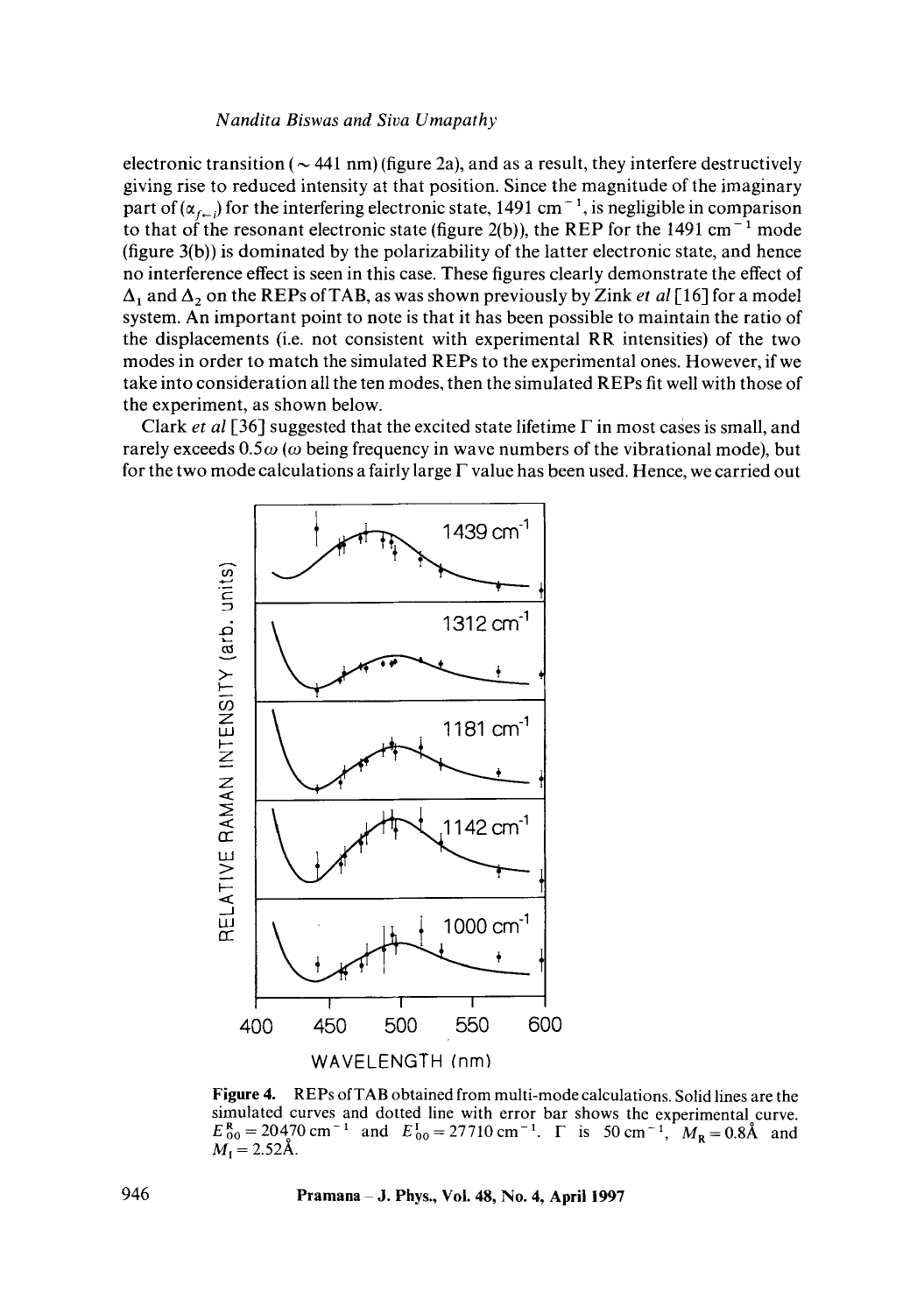a multi-mode calculation involving all the ten Raman active totally symmetric modes of TAB in order to simulate the REPs for the five vibrational modes undergoing de-enhancement. Multi-mode simulations not only require small values of F but **are**  also much more realistic. The REPs for the modes 1439, 1312, 1181, 1142 and 1000 cm<sup>-1</sup> are shown in figure 4. The  $E_{00}^{R}$  and  $E_{00}^{I}$  values for the two electronic states and  $M_{\rm R}$ ,  $M_{\rm I}$  are same as that of the two mode calculation. The damping parameter  $\Gamma$  is  $50 \text{ cm}^{-1}$ . Thus, from figure 4 it can be seen that multi-mode calculations, which include an interfering state, reproduce the experimental REPs well for the five modes undergoing de-enhancement. In figure 4, only the modes that display de-enhancement effects are shown, but simulations have also been carried out for all the ten modes. These compare well with the REPs observed experimentally in terms of the relative intensities, band widths and band positions. For the sake of simplicity, the dimensionless displacements  $(\Delta)$  for the excited electronic potential energy surfaces of all the totally symmetric vibrations have been taken to be positive, but in reality displacements can be either positive or negative. Further, using the values of  $\Delta s$ ,  $M_R$ ,  $M_L$ ,  $E_{00}^R$ ,  $E_{00}^I$  and  $\Gamma$  used in the REP simulation, the absorption spectrum for the  $(2^1A_a \leftarrow 1^1A_a)$  transition is computed. A comparison of the simulated and the experimental absorption spectrum of TAB in  $\text{CCI}_4$  is shown in figure 5. A very good fit of this simulation with the experimental spectrum confirms that the assumptions and parameters used for the REP simulations are valid. In table 2 the vibrational frequencies, their assignments and the simulated displacement values are given. As suggested by Shin and Zink [16], it is seen from table 2 that the five vibrational modes exhibiting de-enhancement do have the expected large  $\Delta_2$  values compared to all the other vibrational modes.

This confirms that the de-enhancement effect is caused by the interference due to an electronic state with a transition moment larger than the resonant state. Further, it may be concluded that there is no evidence of a curve crossing between the two electronic states. Since the simulations have been carried out with the symmetry forbidden state as



**Figure5. Simulated ( )** and experimental (.....) absorption spectrum of *trans-azobenzene.* 

**Pramana – J. Phys., Vol. 48, No. 4, April 1997** 947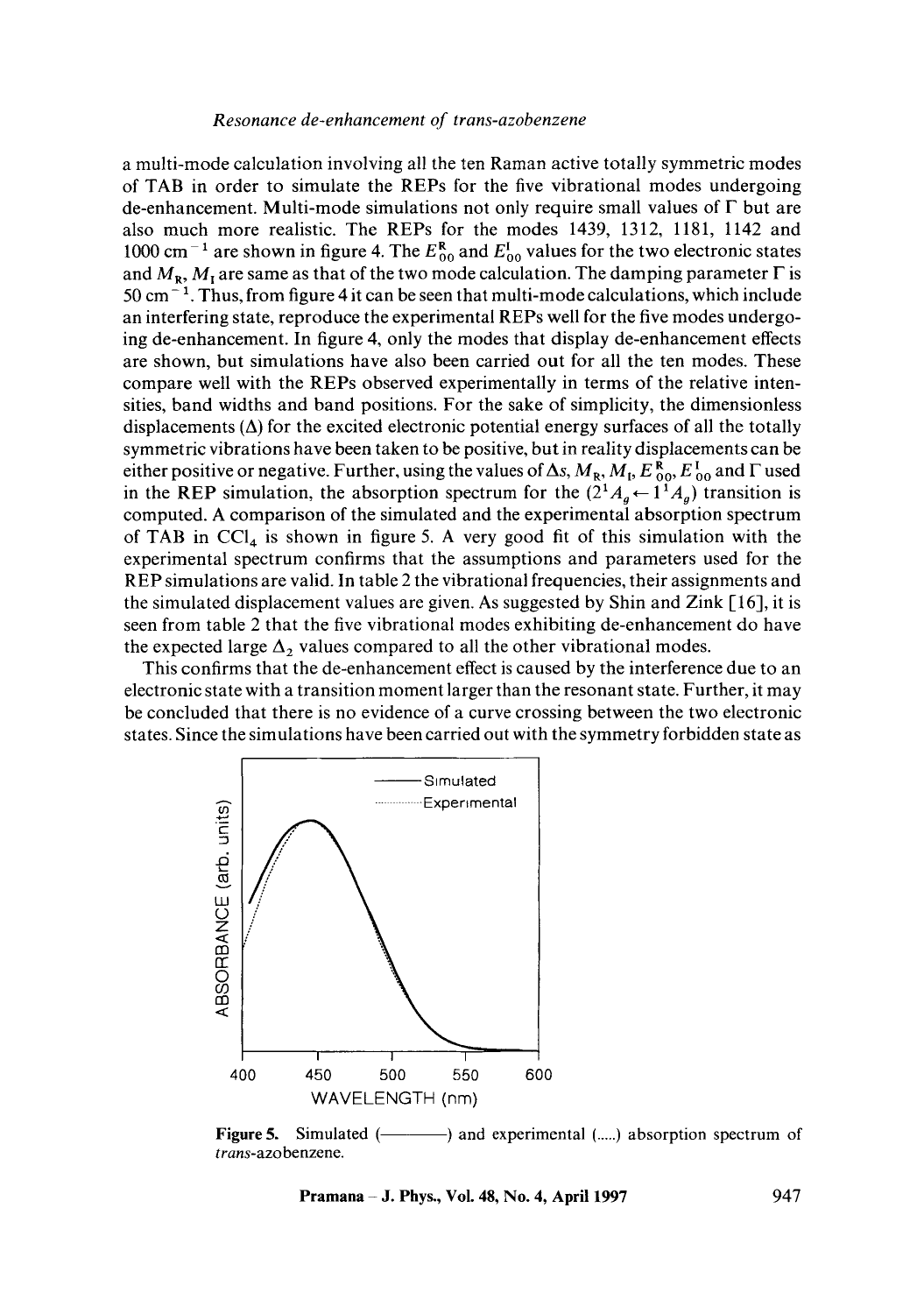|      |                                               | Δ,       |
|------|-----------------------------------------------|----------|
|      |                                               |          |
| 939  | 0.47                                          | 0.05     |
| 1000 | 0.60                                          | $1-10$   |
| 1142 | 1.03                                          | $1-70$   |
| 1181 | 0.67                                          | 1.45     |
|      |                                               |          |
| 1312 | 0.28                                          | 0.65     |
|      |                                               |          |
| 1439 | 0.95                                          | 0.70     |
| 1470 | 0.76                                          | 0.15     |
| 1491 | 0.67                                          | 0.15     |
| 1592 | 0.49                                          | $0 - 08$ |
|      | Frequency<br>( $\omega$ in cm <sup>-1</sup> ) | Δ,       |

**Table** 2. Description of vibrations of *trans-azobenzene,* their Raman frequencies ( $\omega$  in cm<sup>-1</sup>) and respective dimensionless displacements  $(\Delta_1$  and  $\Delta_2$ ) in the resonant and interfering electronic states.

def: deformation, ben: bending, str: stretching. Linear dissociative mode:  $\omega = 912$  cm<sup>-1</sup> and slope  $\beta = 980$  cm<sup>-1</sup>.

Table 3. *Trans-azobenzene* excited state displacements for  $1181 \text{ cm}^{-1}$  and  $1491 \text{ cm}^{-1}$  vibrations.

| Frequency                     |     | Two mode | Ten mode |      |
|-------------------------------|-----|----------|----------|------|
| $(\omega \text{ in cm}^{-1})$ |     | Δ,       | Δ.       | Δ,   |
| 1181                          | 1.5 | 1.45     | 0.67     | 1.45 |
| 1491                          | 20  | 0.15     | 0.67     | 0.15 |

the resonant electronic state, we infer that the intensities observed are due to pure resonance for all the vibrational modes observed, albeit some of the modes show de-enhancement. However, we note that in order to unequivocally confirm that the intensities are due to resonance, further experiments are being carried out to observe the overtone intensities and also to measure the depolarization ratios.

# **4. Displacements under de-enhancement**

A comparative account of displacements obtained from two mode and ten mode calculations are presented in table 3 for 1181 and 1491 cm<sup>-1</sup>, respectively. From the table it is evident that simulations taking only two modes into consideration overestimate the dimensionless displacement in the resonant electronic state, and hence the displacement ratios are not maintained in relation to the experimental intensities. We hasten to add that attempts to retain the ratios of the displacements at values same as the ratio of experimental resonant intensities, could not reproduce the experimental REPs very well.

It is recognized, however, that maintaining the ratio of displacements of two modes to be the same in both the excited electronic states has been successfully used by Shin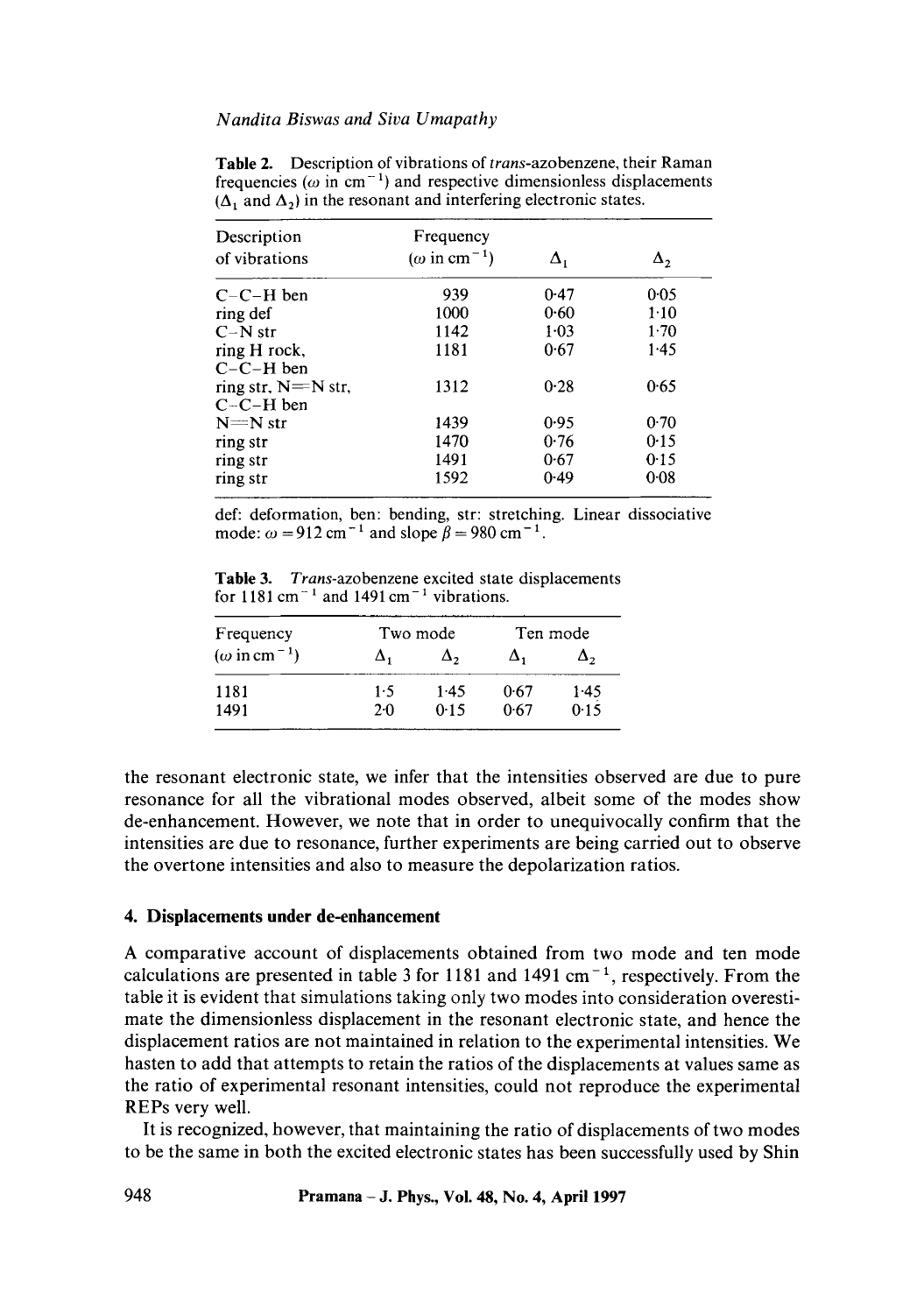and Zink [16]. But, in cases like TAB it is not applicable since it is already known that two different types of dynamics (therefore, different ratios of relative Raman intensities for the various vibrational modes) is expected on excitation under the two electronic states in consideration  $\lceil 23-25 \rceil$ . Thus, the displacements for the vibrational modes in the two different electronic states are unlikely to retain the same ratio. Further, even if we assume the same ratio of displacements in both the electronic states, it is not possible to directly relate the two sets of displacements  $(\Delta_1$  and  $\Delta_2)$  to the structural distortions under the single resonant excitation, Individual displacement values, corresponding to a given vibrational mode, in dimensionless units when converted to actual bond length or bond angle changes can give us an idea regarding the distortions experienced by the molecule upon photo-excitation  $[1-3, 16]$ , The two sets of displacements obtained here for each mode, however, can be used for a qualitative understanding of the extent of displacements of the various vibrational modes in the two electronic states. For example, the modes having large  $\Delta_2$  values undergo de-enhancement, suggesting that these modes are dynamically active (structurally distorted) both in  $(1^1A_u \leftarrow 1^1A_a)$  and  $(2^1A_g + 1^1A_g)$  transitions, but the vibrations with small  $\Delta_2$  values undergo no de-enhancement and hence, are expected to be inactive in the  $(1^1A_u \leftarrow 1^1A_a)$  transition.

In order to quantitatively relate the displacements to dynamics it is neccessary to determine a unique/single value for the displacement for each mode after the influence of an interfering state. Further work is in progress along this direction by treating the interference of the Franck Condon A'-term with the A-term from the  $(1^1A_u \leftarrow 1^1A_a)$ transition leading to reduced intensity of totally symmetric modes in the region of symmetry forbidden  $(2^1A_a \leftarrow 1^1A_a)$  transition.

From this theoretical study it is concluded that utilizing time-dependent wave packet calculations, de-enhancement observed in the REPs in resonance with a symmetry forbidden transition can be accounted for as due to interference from a higher energy transition. In spite of its simplicity and accurate description of the de-enhancement effect, the time-dependent approach cannot effectively be used to derive excited state distortions of vibrational modes in which de-enhancement is severe. This is caused by the use of correlation functions in which displacements in both the electronic states are taken into consideration. To study the dynamics in the excited state for vibrational modes involving de-enhancement, it would be realistic to treat vibronic coupling within the same electronic state as the major source of interference.

## **Acknowledgements**

The authors would like to acknowledge the financial assistance from the National Laser Program, Department of Science and Technology, the Council of Scientific and Industrial Research, Government of India and the Jawaharlal Nehru Centre for Advanced Scientific and Industrial Research.

### **References**

- [1] A B Myers and R A Mathies, in *Biological Applications of Raman Spectroscopy* edited by T G Spiro (John Wiley and Sons Inc., New York, 1987) vol. 2, p. 1
- [2] J I Zink and K-S K Shin, in *Advances in Photochemistry* (John Wiley and Sons Inc., New York, 1991) vol. 16, p. 119